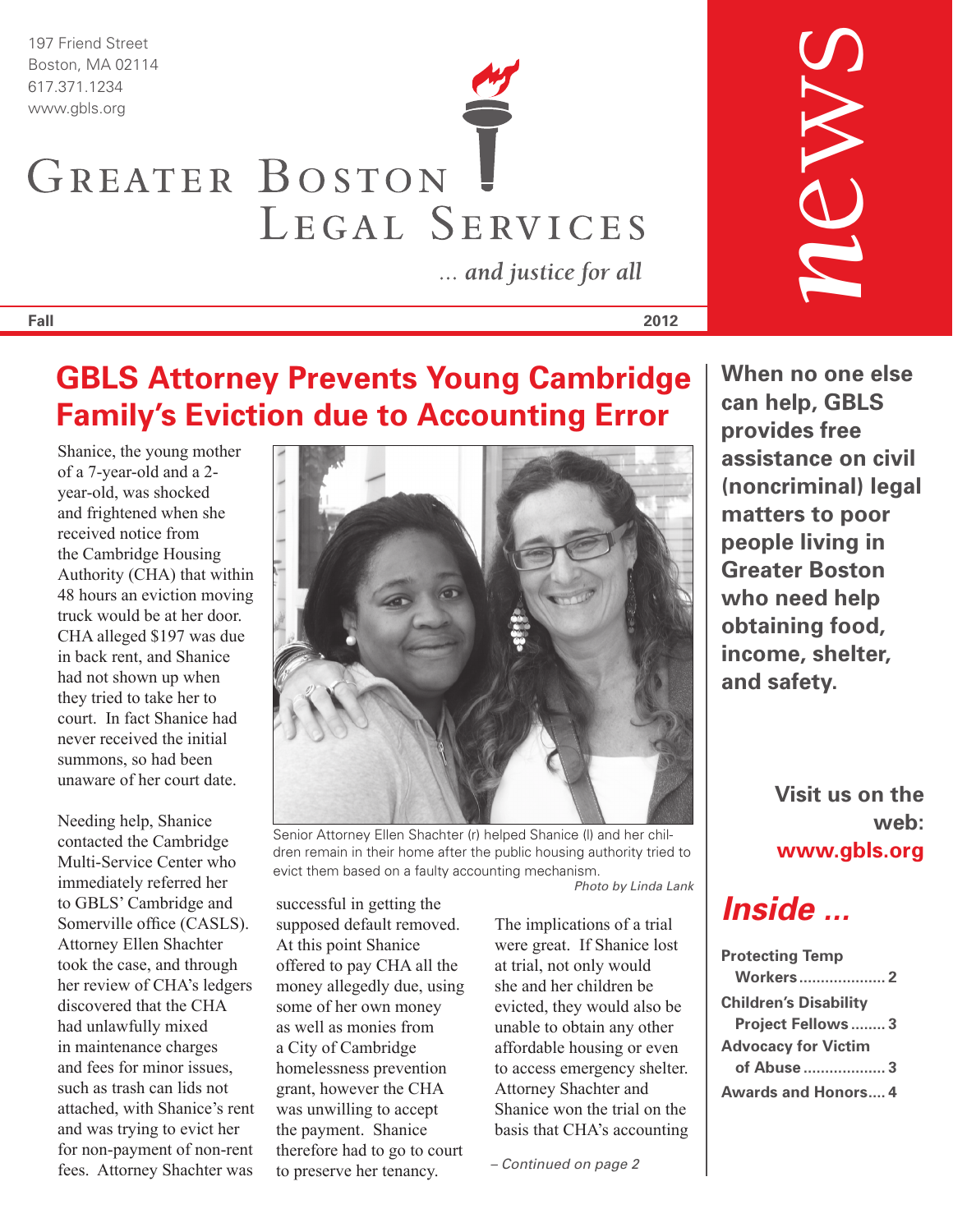# **GBLS Prevents a Young Family's Eviction**

*– Continued from page 1*

mechanism was faulty, and Shanice and her children were able to stay in their home.

Shanice has since completed a job training program and works in the hospitality industry. With a steady income, she no longer needs Transitional Aid for Families with Dependent Children benefits. She also transferred into a beautiful new affordable unit much closer to work and the children's childcare. With her attorney's help, Shanice went from being faced with losing her home and being on the streets with her children, to a stable living situation and promising future.

*Due to your support, hundreds of vulnerable families like Shanice's are able to remain in their homes when faced with unlawful attempts at eviction. THANK YOU for giving to GBLS.*

# **GBLS' and Partners' Efforts Lead to Landmark Bill to Halt Temporary Worker Exploitation**

Many temporary workers have reported being sent off to dangerous jobs with virtually no information about their employment and being cheated out of their wages. After finding themselves injured and underpaid and unable to obtain justice, workers secured the support of immigrant worker centers, unions, and faith-based, community, and legal groups, including GBLS, to seek reforms in the temporary employment industry.

In response, in August 2012 Governor Deval Patrick signed into law An Act Establishing a Temporary Worker's Right to Know. The law serves to prevent unethical temporary employment agencies from exploiting workers and undermining law-abiding businesses. It requires temp agencies to provide written notice of key details of job assignments, disclosure to workers of how to reach the Department of Labor



From l-r: Employment Law Unit Lead Attorney Monica Halas, Temp Worker's Right to Know bill cosponsor Representative Linda Forry (not pictured: co-sponsor Senator Jack Hart), and REAL Coalition and GBLS Board member Yessenia Alfaro.

Standards, and the name of the workers' compensation provider, among other protections.

GBLS Senior Attorney Monica Halas drafted the bill. "We had so many temporary workers coming to us for legal assistance – with unpaid wages, injuries, illegal fees – and we couldn't help them," she said. "There was no documentation of where

they worked and what they were supposed to be paid to take legal action."

GBLS Board Member Yessenia Alfaro of the Chelsea Collaborative, also a member of the REAL (Reform Employment Agency Law) Coalition noted, "Workers in our communities stood up and said, 'We want to be able to work for someone who appreciates our hard labor.'" The bill was sponsored by Representative Linda Forry and Senator Jack Hart. It benefited from the strong support of House Speaker Robert DeLeo, Senate President Therese Murray, Secretary of Labor and Workforce Development Joanne F. Goldstein, the Massachusetts Attorney General's Office, the Massachusetts AFL-CIO, and the Massachusetts Bar Association. *Photo by Anna Marie Venturo*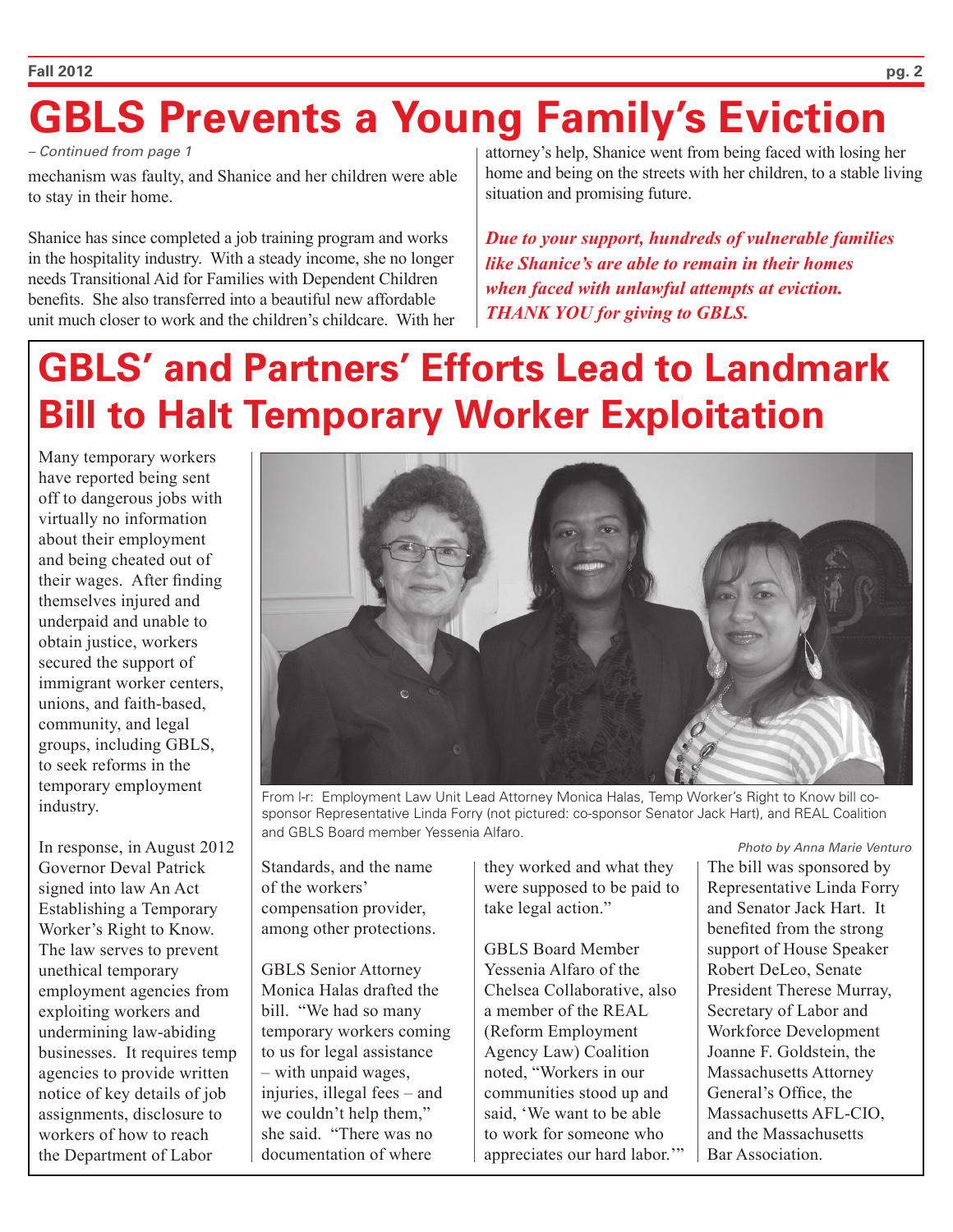#### **Fall 2012 pg. 3**

### **GBLS Welcomes New Fellows to Children's Disability Project**

In September 2012 GBLS welcomed two Fellows, Stephanie Cocce and Katherine Tarpley, both of whom are assigned to the Children's Disability Project (CDP) in the Elder, Health and Disability Unit. They are 2012 Northeastern University School of Law (NUSL) graduates who have returned to GBLS after doing NUSL Coops here.

Due to the complex and inconsistent practices governing Supplemental Security Income (SSI) eligibility, children with disabilities and their families are often faced with a myriad of financial problems including: Termination, suspension, or reduction of benefits, overpayments and underpayments. Stephanie Cocce was awarded an Equal Justice Works fellowship



Stephanie Cocce (l) and Katherine Tarpley (r) have returned to GBLS as Fellows, after doing Northeastern University School of Law co-ops at GBLS. *Photo by Linda Lank*

focused on resolving these financial issues, lest CDP clients face an abrupt and devastating loss of economic support. Less than two days into her fellowship, Stephanie was at Social Security working on a critical underpayment matter for a family facing eviction. She was successful in resolving it.

Stephanie said, "My Equal Justice Works fellowship was

inspired by the clients that CDP serves every day. As an intern, I saw first hand how critical SSI benefits are to the families of child SSI recipients. With these benefits, families are better able to provide for their children's everyday care and needs. It is an honor to have the opportunity…to help preserve these important benefits for the families that we serve<sup>"</sup>

Katherine Tarpley was awarded the first Mary E. O'Connell Fellowship at The Children's Disability Project, created by a donor to NUSL in recognition of the unique collaboration between NUSL and GBLS. The two-year Fellowship was named in honor of NUSL Professor Mary O'Connell, a mentor to the project since its creation in 2007.

Katherine has a wealth of

experience including her work with undocumented children who suffered abuse and neglect. She is working with CDP in its representation at all levels of appeal for children who have been wrongfully denied SSI disability benefits. Katherine, who is multilingual, has also begun doing community outreach in Spanish and English about GBLS and her work. She said, "I am thrilled to be back at GBLS for the next two years as an O'Connell Fellow. I look forward, in particular, to being an advocate and resource for non-English speaking families and communities. I did my very first legal work here and I was inspired by the work being done for lowincome families…I have seen the tremendous impact that an advocate can have on a family's SSI case."

### **GBLS Helps Mother to Obtain Child Custody, Support, and Protection**

"Pilar" came to GBLS seeking representation for a divorce. Her husband "Jorge", with whom she has a 4-year-old son, was both verbally and physically abusive. The parties had been separated



Advocacy by Senior Attorney Abbe Hershberg, above, led to young mother "Pilar" being awarded sole custody and child support from her abusive husband.

*Photo by Linda Lank*

since 2010. One night, Jorge appeared at Pilar's door at 1:30 a.m., demanding to be let in, appearing to be both drunk and high. He was very agitated and aggressive. Once inside, he raped Pilar and beat her until 6:00 a.m. Pilar went that morning to get medical help and then to the police to report the crimes. She got a temporary abuse prevention order against her husband.

Jorge left soon afterwards for the Dominican Republic where he stayed for three months. He stopped paying the bills and failed to provide support for his son and Pilar. She had no choice but to get public

assistance and Food Stamps. Her landlord moved to evict her and the child.

When Jorge returned to the U.S., he was served with GBLS' divorce complaint. He responded by seeking full custody of the child. However, Pilar's attorney, Family Law Unit attorney Abbe Hershberg, provided the details of what Pilar had endured and the court awarded her sole custody, along with child support of \$568 per week. Jorge was allowed supervised visits with his son and agreed to pay all of the back rent.

Since Pilar had only a

temporary protective order, GBLS enlisted the aid of a *pro bono* attorney to represent her at the hearing to extend her District Court order. Now she is fully protected for the next year.

Her GBLS attorney believes Pilar will have a bright future. GBLS is continuing to represent her in her divorce case. She is in affordable housing, has enough income from child support to live on, is going to Bunker Hill Community College to learn English, and with a protective order in hand, Pilar can now move safely through her life with GBLS' help.